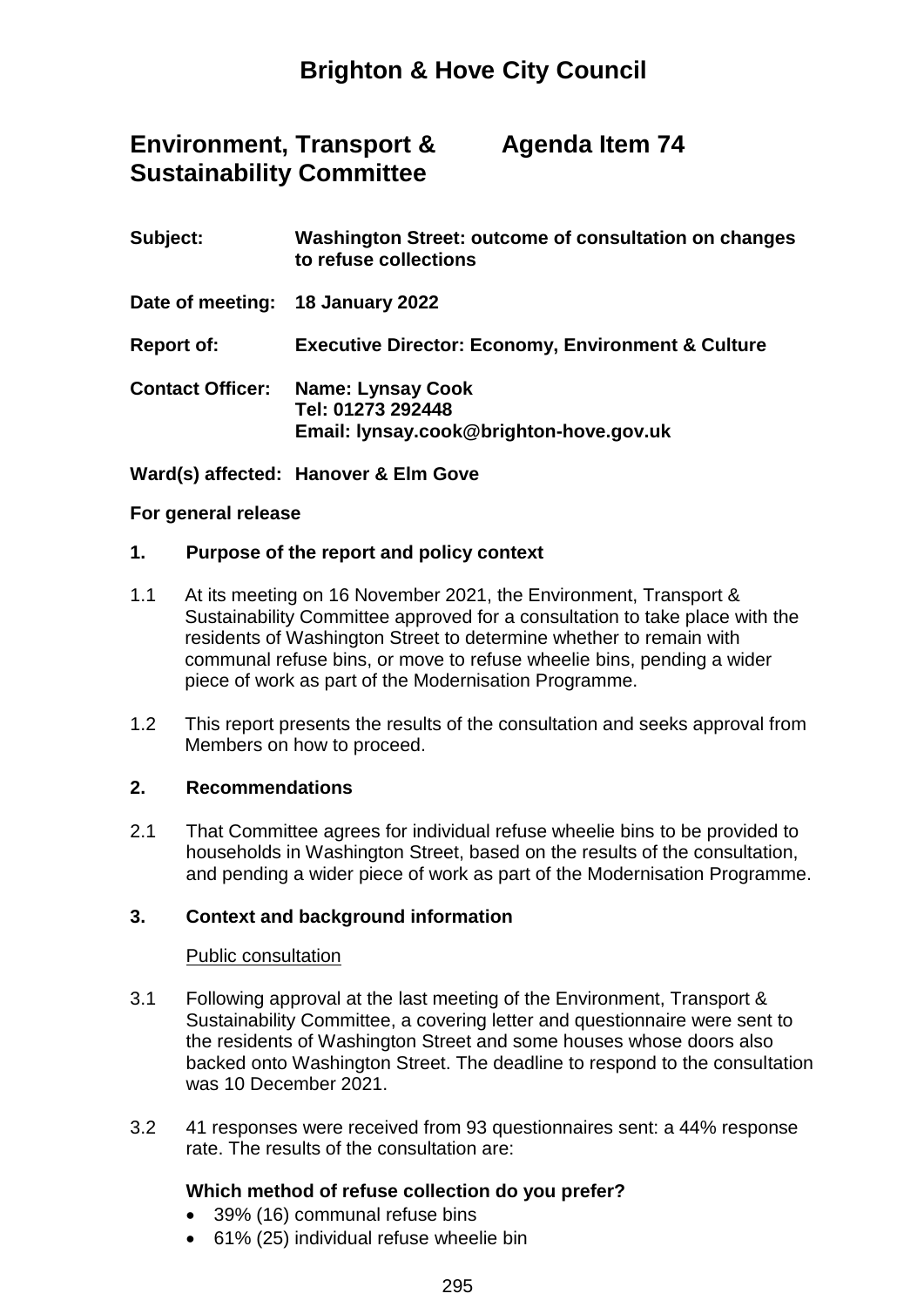## **I am willing to have a communal bin outside my house**

- $\bullet$  11% (4) yes
- 83% (35) no
- Two blank responses: one for communal bins who stated they were already outside their house and one for individual bins

## Current refuse provision

- 3.3 As stated in the report to the last committee meeting, communal refuse bins were installed in Washington Street in 2012. Since that time, additional bins have been added to Washington Street and collections increased to six times a week.
- 3.4 Residents have reported that the communal bins are being used by other residents in Hanover, leading to them overflowing. Despite Cityclean's best efforts to manage this, it is becoming unmanageable.
- 3.5 There are 91 properties in Washington Street. Using the capacity calculator to determine appropriate communal refuse containment, the street should be served by two 1100 litre bins, emptied on a daily basis (15400 litres per week). Instead, there are eight 1100 litres bins, emptied on a daily basis (52800 litres per week). This is considerably more refuse provision than any other area of the city. Communal bins work best when the whole area has this method of collection, not only a couple of streets.

## **4. Analysis and consideration of alternative options**

- 4.1 The public consultation sought residents' preferred option for managing their refuse, pending review of waste management across Hanover.
- 4.2 It is recognised that providing wheelie bins may lead to obstructions on pavements. When Washington Street residents are written to explaining the next steps, they will be asked to keep their bins either in their back garden or in their property and only leave their bin on the pavement on collection day. If this is not possible, they will be requested to keep them neat and tidy on the pavement. To support this, City Environment will shortly be launching a public consultation on introducing enforcement measures for householders across the city not complying with waste receptacle requirements, as agreed by this committee in June 2021.

## **5. Community engagement and consultation**

- 5.1 The results of the consultation are set out in the main body of the report.
- 5.2 In addition to this, some residents organised a petition which was presented to the last meeting of the Environment, Transport & Sustainability Committee. Of the 68 responses to this petition:
	- $\circ$  60% were in support for individual bins
	- o 3% supported communal bins
	- o 8% abstained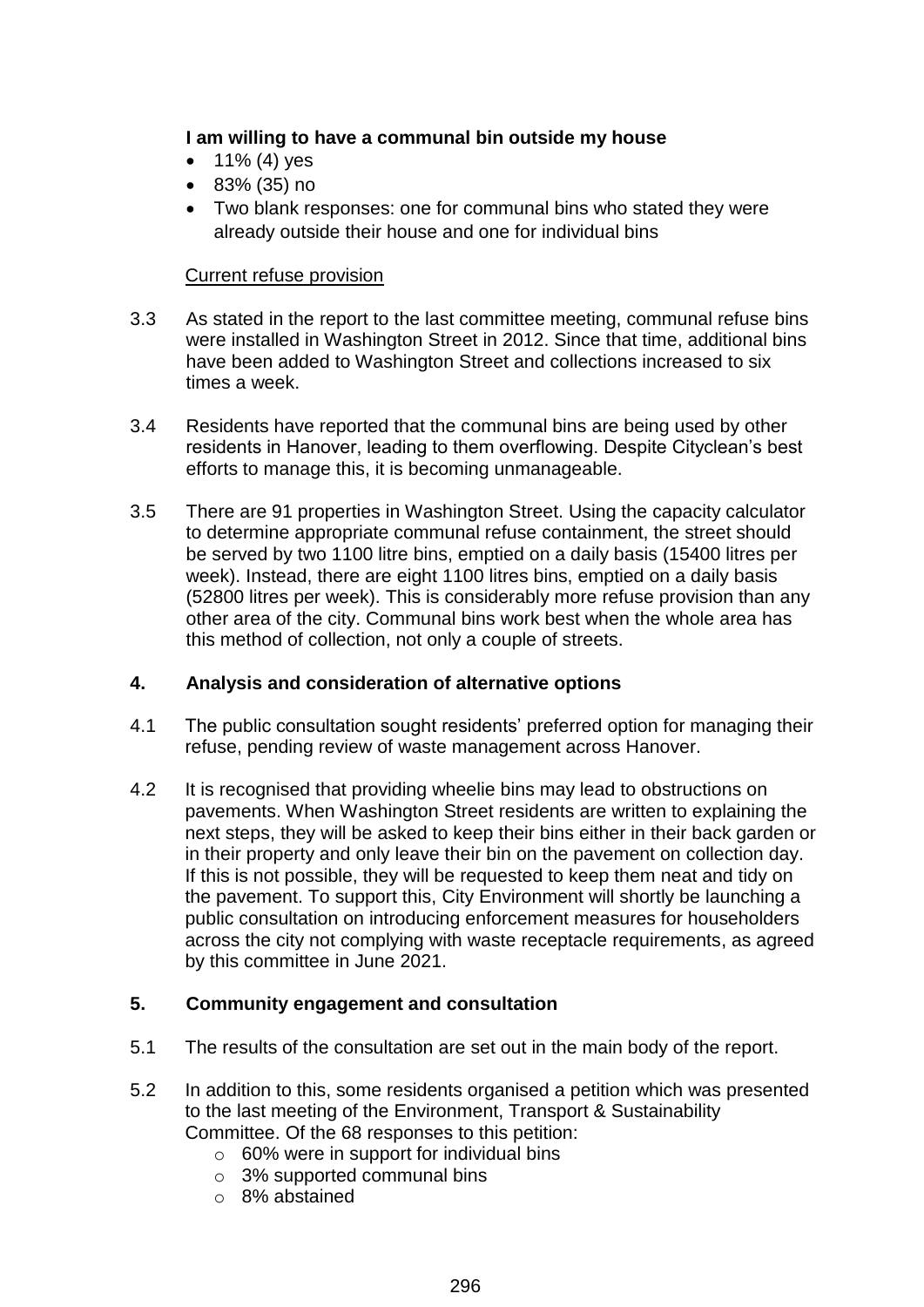## **6. Conclusion**

- 6.1 Based on the results of the consultation, it is recommended that individual refuse wheelie bins are provided to households in Washington Street.
- 6.2 This is a temporary arrangement pending a larger review of waste management across Hanover, which is to be completed as part of the Modernisation Programme.

## **7. Financial implications**

7.1 There are no direct financial implications arising from the recommendations of this report. There is an existing budget for the purchase of refuse bins as well as stock held. New bins will be made available from the existing stock or available budget. The eight communal bins that are to be replaced by individual bins will be added to the stock to be reused in the city mitigating any additional purchases required in the future. Any significant variations to budget will be reported as part of the council's monthly budget monitoring process.

Name of finance officer consulted: John Lack Date consulted: 20/12/2021

## **8. Legal implications**

8.1 There are no direct legal implications arising from the report.

Name of lawyer consulted: Hilary Woodward Date consulted: 17/12/2021

## **9. Equalities implications**

9.1 Assisted collections are available to those unable to present their waste for collection.

## **10. Sustainability implications**

10.1 The existing bins used in Washington Street will be reused, as necessary, across the city.

## **Supporting Documentation**

## **1. Background documents**

- Report to Environment & Sustainability Committee (October 2012): Permission to Consult on Communal Refuse Collection in Hanover, Elm Grove and The Triangle Areas
- Report to Environment & Sustainability Committee (February 2013): Communal Refuse Collection in Hanover, Elm Grove and The Triangle Areas
- Report to Environment & Sustainability Committee (March 2013): Communal Refuse Collection in Hanover, Elm Grove